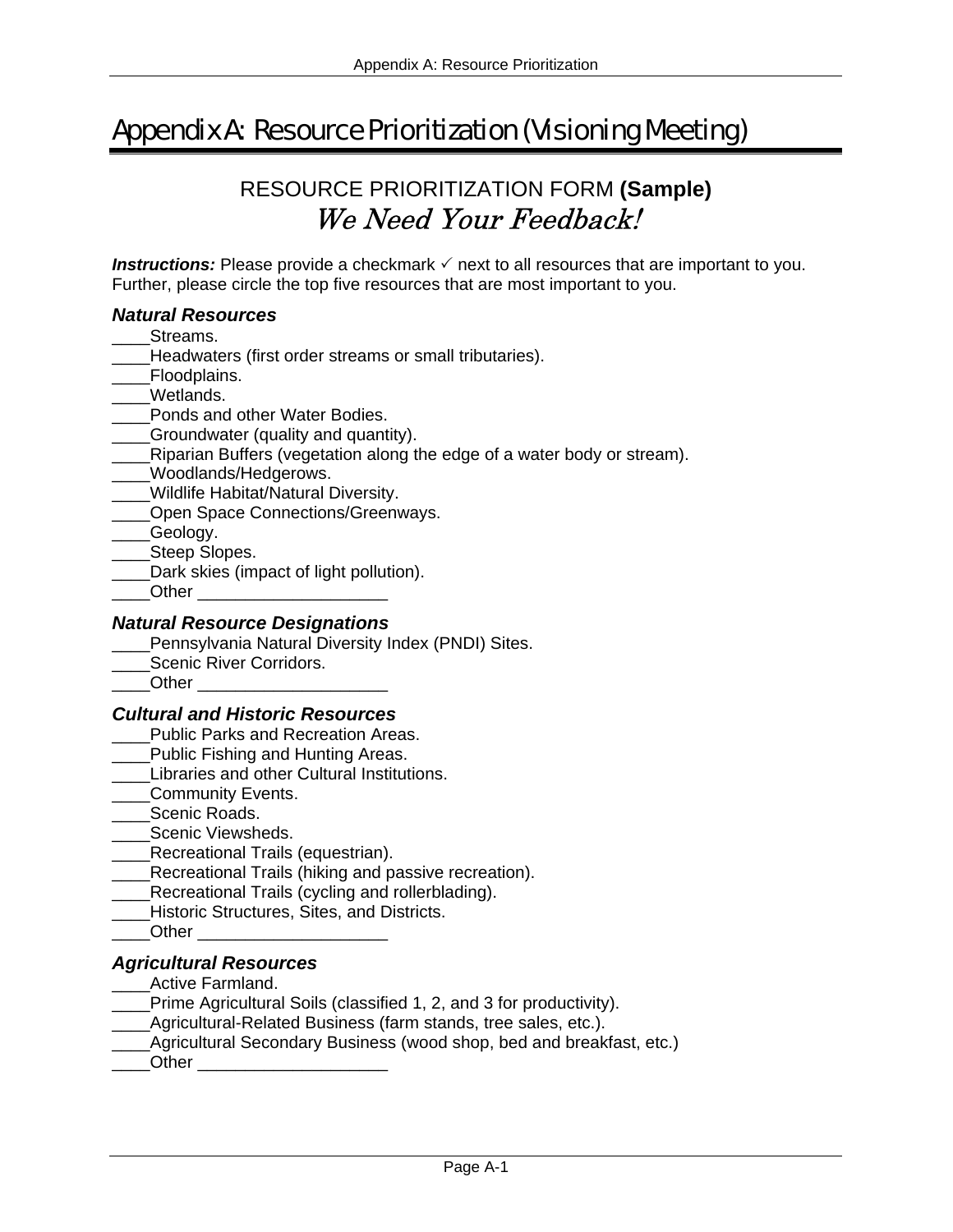### RESULT OF THE FIRST ASSIGNMENT

*Please provide a checkmark*  $\checkmark$  *next to all resources that are important to you.* 

#### *Natural Resources*

- *46 Streams.*
- 38 Headwaters (first order streams or small tributaries).
- 34 Floodplains.
- *43 Wetlands.*
- 33 Ponds and other Water Bodies.
- *45 Groundwater (quality and quantity).*
- 34 Riparian Buffers (vegetation along the edge of a water body or stream).
- 33 Woodlands/Hedgerows.
- *44 Wildlife Habitat/Natural Diversity.*
- 38 Open Space Connections/Greenways.
- 17 Geology.
- 18 Steep Slopes.
- 36 Dark skies (impact of light pollution).
- 1 Other: Wildlife itself birds, water dependent\_\_\_, etc.
- 1 Other: Children education, continuity.
- 1 Native plant and animal species vs. exotics and invasives.

#### *Natural Resource Designations*

- 23 Pennsylvania Natural Diversity Index (PNDI) Sites.
- 33 Scenic River Corridors.
- 1 Other: Exceptional value and high quality streams.

#### *Cultural and Historic Resources*

- 26 Public Parks and Recreation Areas.
- 20 Public Fishing and Hunting Areas.
- 19 Libraries and other Cultural Institutions.
- 12 Community Events.
- 28 Scenic Roads.
- 33 Scenic Viewsheds.
- 20 Recreational Trails (equestrian).
- 30 Recreational Trails (hiking and passive recreation).
- 14 Recreational Trails (cycling and rollerblading).
- 36 Historic Structures, Sites, and Districts.
- 1 Other: Fox hunting.
- 1 Other: Reduce limit secondary road traffic.

#### *Agricultural Resources*

#### *51 Active Farmland.*

- 34 Prime Agricultural Soils (classified 1, 2, and 3 for productivity).
- 33 Agricultural-Related Business (farm stands, tree sales, etc.).
- 18 Agricultural Secondary Business (wood shop, bed and breakfast, etc.)
- 1 Other: farmers.

Note: The top five choices are shown in **bold** and *italicized* text.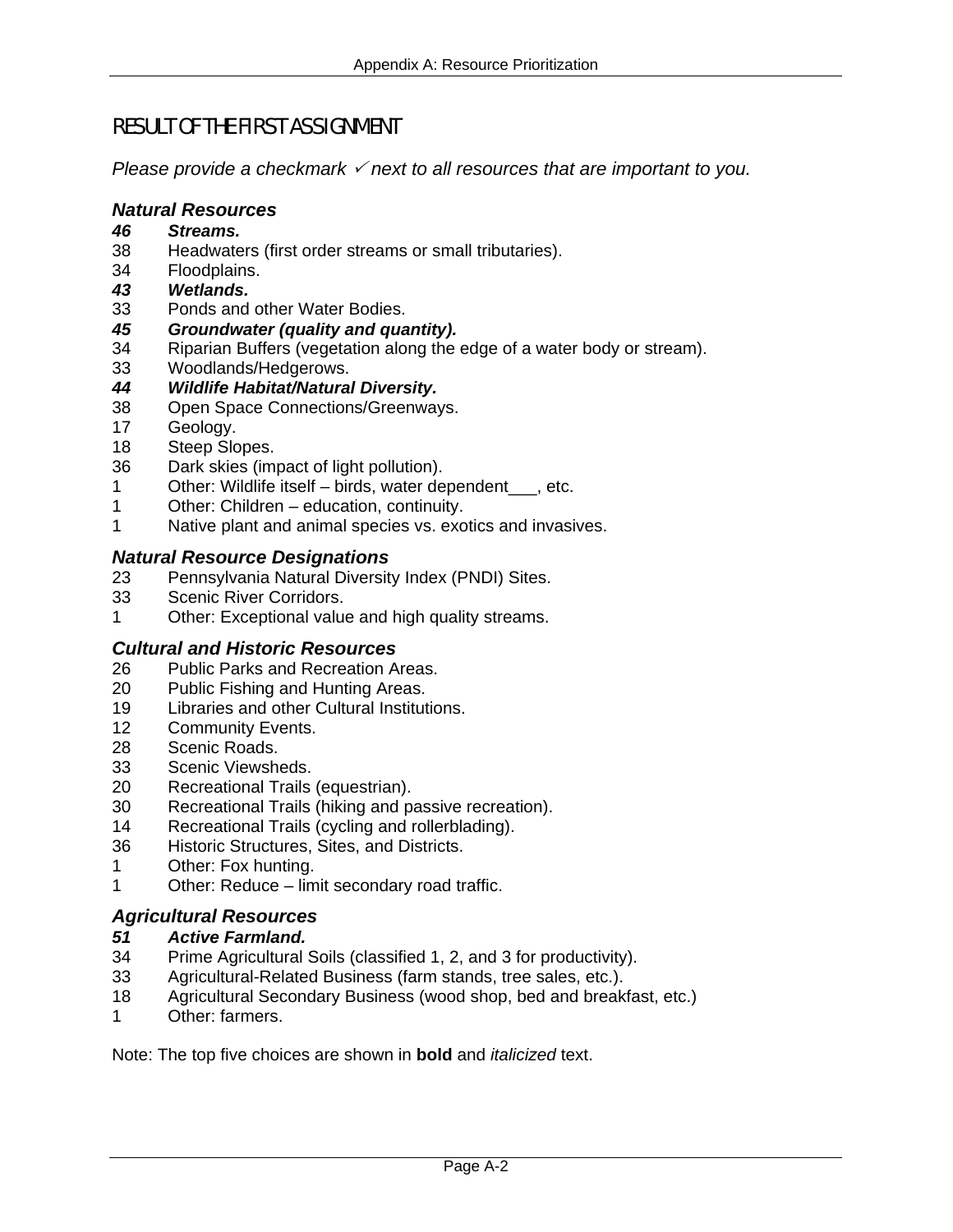## RESULTS OF THE SECOND ASSIGNMENT

*Please circle the top five resources that are most important to you.* 

#### *Natural Resources*

- *12 Streams.*
- 7 Headwaters (first order streams or small tributaries).
- 2 Floodplains.
- 10 Wetlands.
- 1 Ponds and other Water Bodies.
- *16 Groundwater (quality and quantity).*
- 3 Riparian Buffers (vegetation along the edge of a water body or stream).
- 8 Woodlands/Hedgerows.
- *17 Wildlife Habitat/Natural Diversity.*
- *12 Open Space Connections/Greenways.*
- 1 Geology.
- 1 Steep Slopes.
- 8 Dark skies (impact of light pollution).
- 1 Other: Wildlife itself birds, water dependent\_\_\_, etc.
- 1 Other: Children education, continuity.
- 0 Native plant and animal species vs. exotics and invasives.

#### *Natural Resource Designations*

- 1 Pennsylvania Natural Diversity Index (PNDI) Sites.
- 3 Scenic River Corridors.
- 0 Other: Exceptional value and high quality streams.

#### *Cultural and Historic Resources*

- 3 Public Parks and Recreation Areas.
- 3 Public Fishing and Hunting Areas.
- 3 Libraries and other Cultural Institutions.
- 1 Community Events.
- 5 Scenic Roads.
- 5 Scenic Viewsheds.<br>2 Recreational Trails
- Recreational Trails (equestrian).
- 1 Recreational Trails (hiking and passive recreation).
- 1 Recreational Trails (cycling and rollerblading).
- 8 Historic Structures, Sites, and Districts.
- 0 Other: Fox hunting.
- 0 Other: Reduce limit secondary road traffic.

#### *Agricultural Resources*

#### *18 Active Farmland.*

- 3 Prime Agricultural Soils (classified 1, 2, and 3 for productivity).
- 4 Agricultural-Related Business (farm stands, tree sales, etc.).
- 0 Agricultural Secondary Business (wood shop, bed and breakfast, etc.)
- 0 Other: Farmers.

Note: The top five choices are shown in **bold** and *italicized* text.